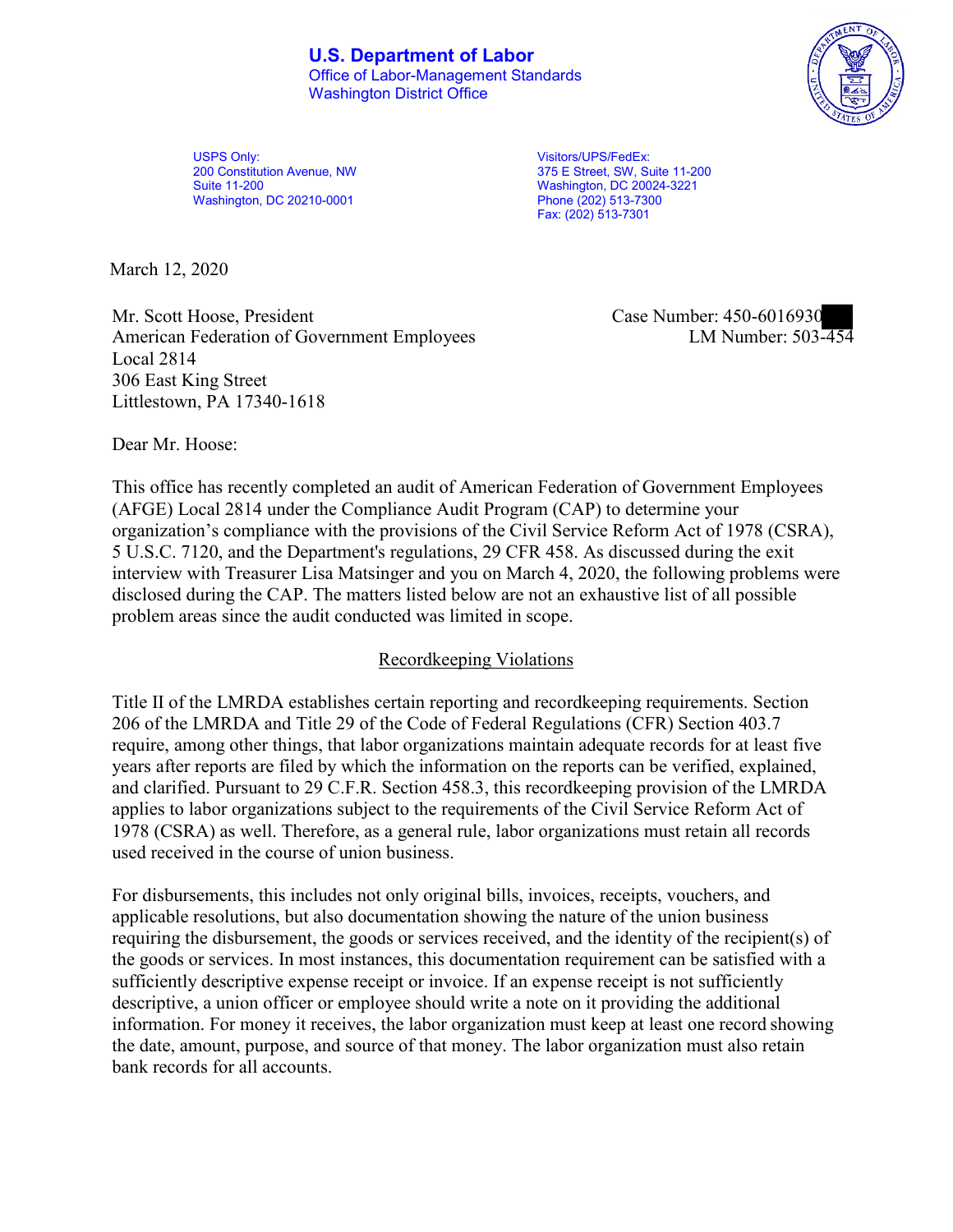The audit of Local 2814's 2018 records revealed the following recordkeeping violations:

1. General Reimbursed Expenses

Local 2814 did not retain any documentation or receipts for reimbursed expenses incurred by union officers.

As noted above, labor organizations must retain original receipts, bills, and vouchers for all disbursements. The president and treasurer (or corresponding principal officers) of your union, who are required to sign your union's LM report, are responsible for properly maintaining union records.

2. Lack of Salary Authorization

Local 2814 did not maintain records to verify that the salaries reported on the LM-3 were the authorized amounts and therefore were correctly reported. The union must keep a record, such as meeting minutes, to show the current salary authorized by the entity or individual in the union with the authority to establish salaries.

3. Failure to Maintain Disbursement Records

Local 2814 failed to maintain records for most of the local's disbursements during the fiscal year. All union records must be maintained.

4. Failure to Record Receipts

Local 2814 did not adequately record in its receipts records dues paid by retirees. Union receipt records must include an adequate identification of all money the union receives. The records should show the date and amount received, and the source of the money.

Local 2814 also failed to retain deposit slips. All deposit slips must be retained.

Based on your assurance that Local 2814 will retain adequate documentation in the future, OLMS will take no further enforcement action at this time regarding the above violations.

### Reporting Violations

Pursuant to 29 C.F.R., Section 458.3, the reporting requirement under 29 C.F.R. Section 403.2 (see Section 201(b) of the Labor-Management Reporting and Disclosure Act (LMRDA)) is made applicable to labor organizations subject to the requirements of the CSRA. This provision requires labor organizations to file annual financial reports that accurately disclose their financial condition and operations. The audit disclosed a violation of this requirement. The Labor Organization Annual Report, Form LM-3, filed by Local 2814 for the fiscal year ended December 31, 2018 was deficient in the following areas: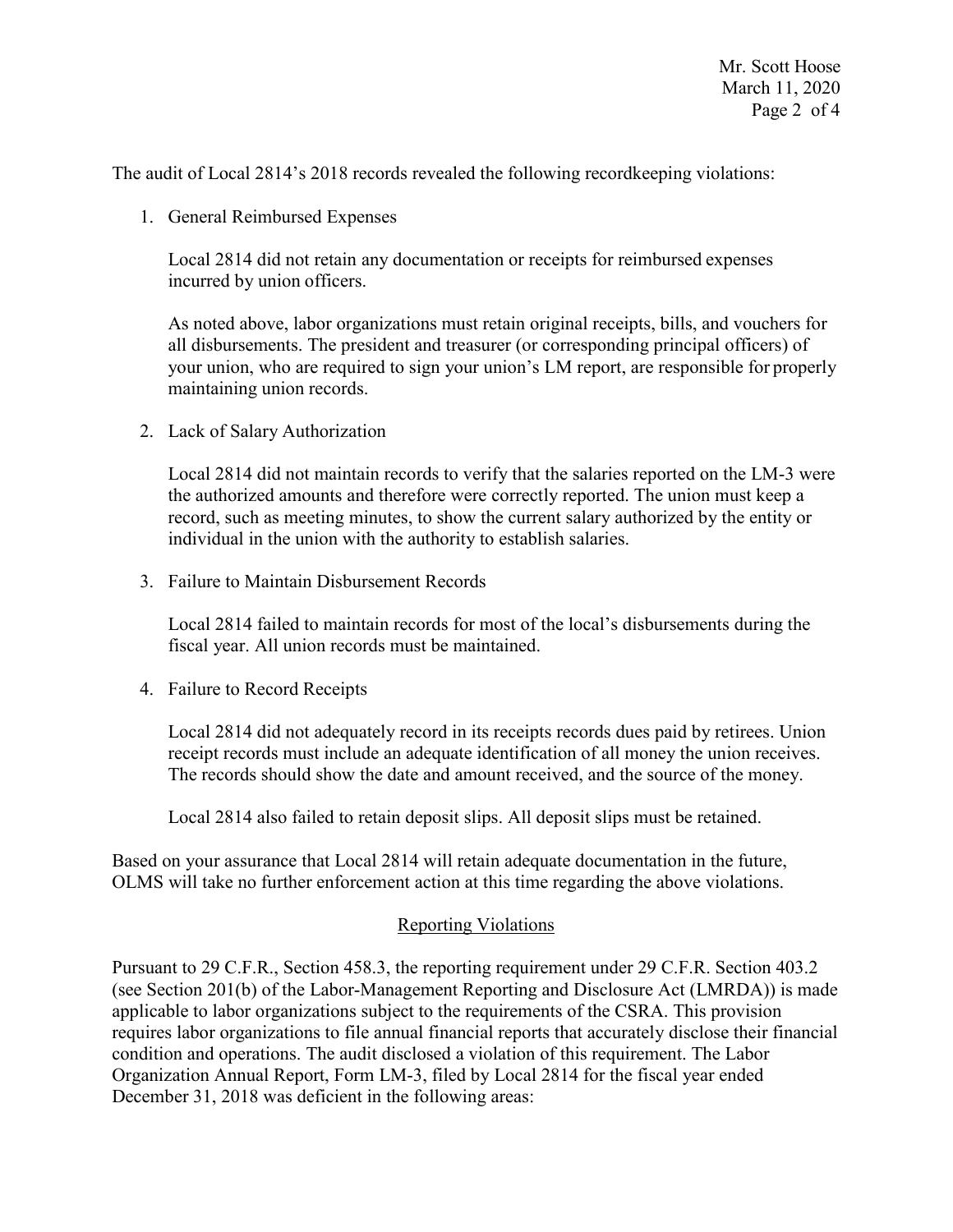Mr. Scott Hoose March 11, 2020 Page 3 of 4

#### 1. Delinquent LM Reports

The Labor Organization Annual Report, Form LM-3, is required to be filed within 90 days of the end of a labor organization's fiscal year. Local 2814 failed to file its LM-3 reports on time for fiscal years 2017 and 2018. The president and secretary-treasurer are personally responsible for timely filing the union's LM-3 reports. The LM-3 reports have now been filed. However, Local 2814's failure to timely file the LM-3 reports in the future could result in the initiation of enforcement proceedings.

2. Officers' Salaries

Local 2814 did not correctly report the officers' salaries in Item 24, Column D (Gross Salary). The union must report the gross salary of each officer before tax withholdings and other payroll deductions in Item 24, Column D. This amount should include disbursements for "lost time" or time devoted to union activities.

3. Disbursements to Officers

Local 2814 did not include reimbursements to Treasurer Emma Anderson totaling \$4,955 in Item 24 (All Officers and Disbursements to Officers), Column E (Allowances and Other Disbursements).

The union must report most direct disbursements to Local 2814 officers and some indirect disbursements made on behalf of its officers in Item 24. A "direct disbursement" to an officer is a payment made to an officer in the form of cash, property, goods, services, or other things of value. An "indirect disbursement" to an officer is a payment to another party (including check card companies) for cash, property, goods, services, or other things of value received by or on behalf of an officer. However, indirect disbursements for temporary lodging (such as a union check issued to a hotel) or for transportation by a public carrier (such as an airline) for an officer traveling on union business should be reported in Item 48 (Office and Administrative Expense).

Local 2814 must file an amended Form LM-3 for the fiscal year ended December 31, 2018, to correct the deficient items discussed above. The amended report should be completed, signed, and filed electronically using the Electronic Forms Systems (EFS) available at the OLMS website at [www.olms.dol.gov.](www.olms.dol.gov) Reporting forms and instructions can be downloaded from the website. The amended Form LM-3 should be filed electronically no later than April 3, 2020. Before filing, review the report thoroughly to be sure it is complete and accurate.

## Other Issues

1. Officer Salary

The audit revealed that Treasurer Anderson was paid a salary higher than what other officers told OLMS that she was entitled to. Since there were no meeting minutes showing the proper salary, no other action will be taken at this time. However, OLMS